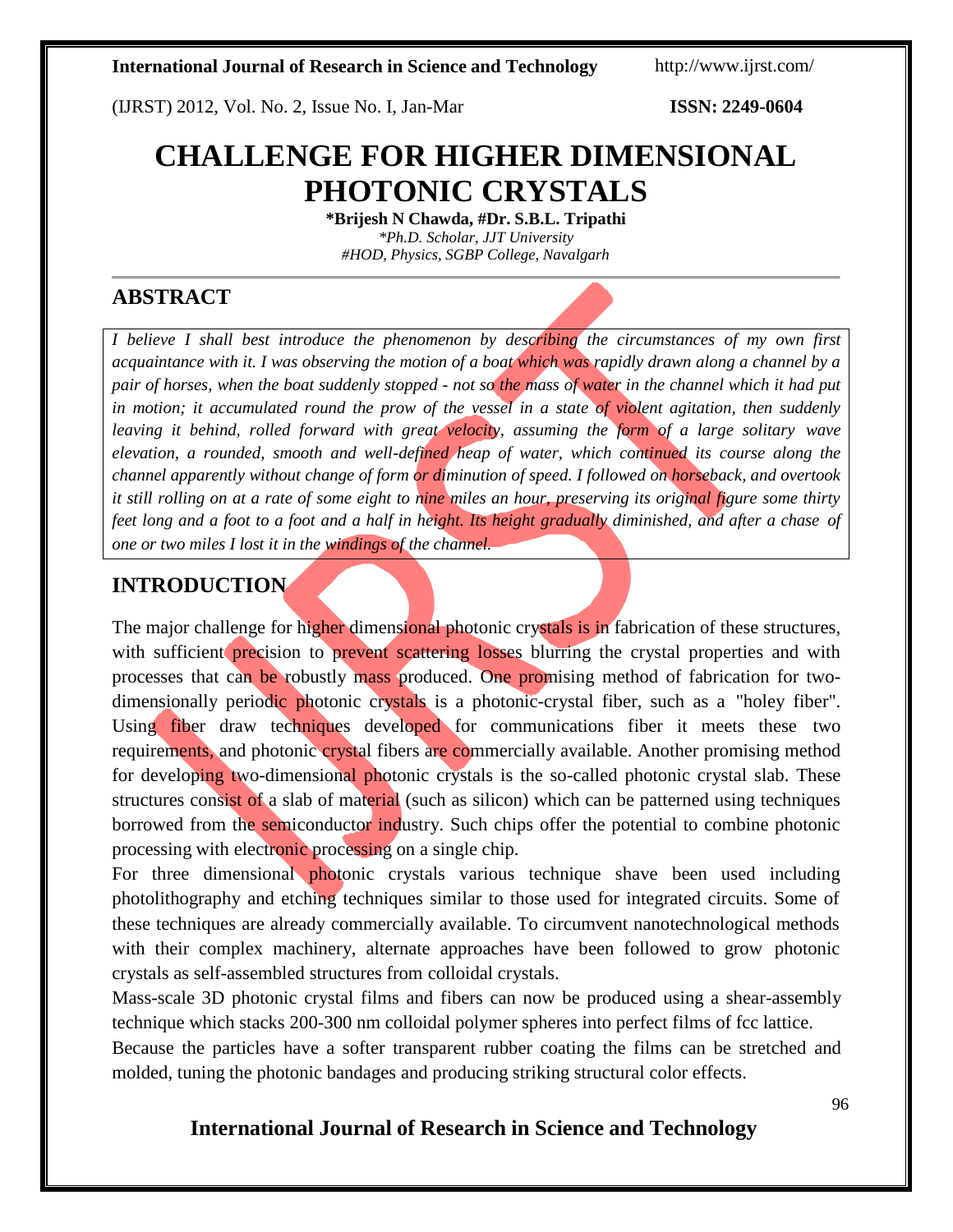(IJRST) 2012, Vol. No. 2, Issue No. I, Jan-Mar **ISSN: 2249-0604**

## **TYPES OF SOLITONS:**

In optics, the term soliton is used to refer to any optical field that does not change during propagation because of a delicate balance between nonlinear and linear effects in the medium. There are two main kinds of solitons:

- spatial solitons: the nonlinear effect can balance the diffraction. The electromagnetic field can change the refractive index of the medium while propagating, thus creating a structure similar to a graded-index fiber. If the field is also a propagating mode of the guide it has created, then it will remain confined and it will propagate without changing its shape
- temporal solitons: if the electromagnetic field is already spatially confined, it is possible to send pulses that will not change their shape because the nonlinear effects will balance the dispersion. Those solitons were discovered first and they are often simply referred as "solitons" in optics.



In order to understand how a spatial soliton can exist, we have to make some considerations about a simple convex lens. As shown in the fig. 2.1, an optical field approaches the lens and then it is focused. The effect of the lens is to introduce a non-uniform phase change that causes focusing. This phase change is a function of the space and can be represented with a  $\varphi(x)$ , whose shape is approximately represented in the figure.

 The phase change can be expressed as the product of the phase constant and the width of the path the field has covered. We can write it as:

$$
\varphi(x)=k_0nL(x)
$$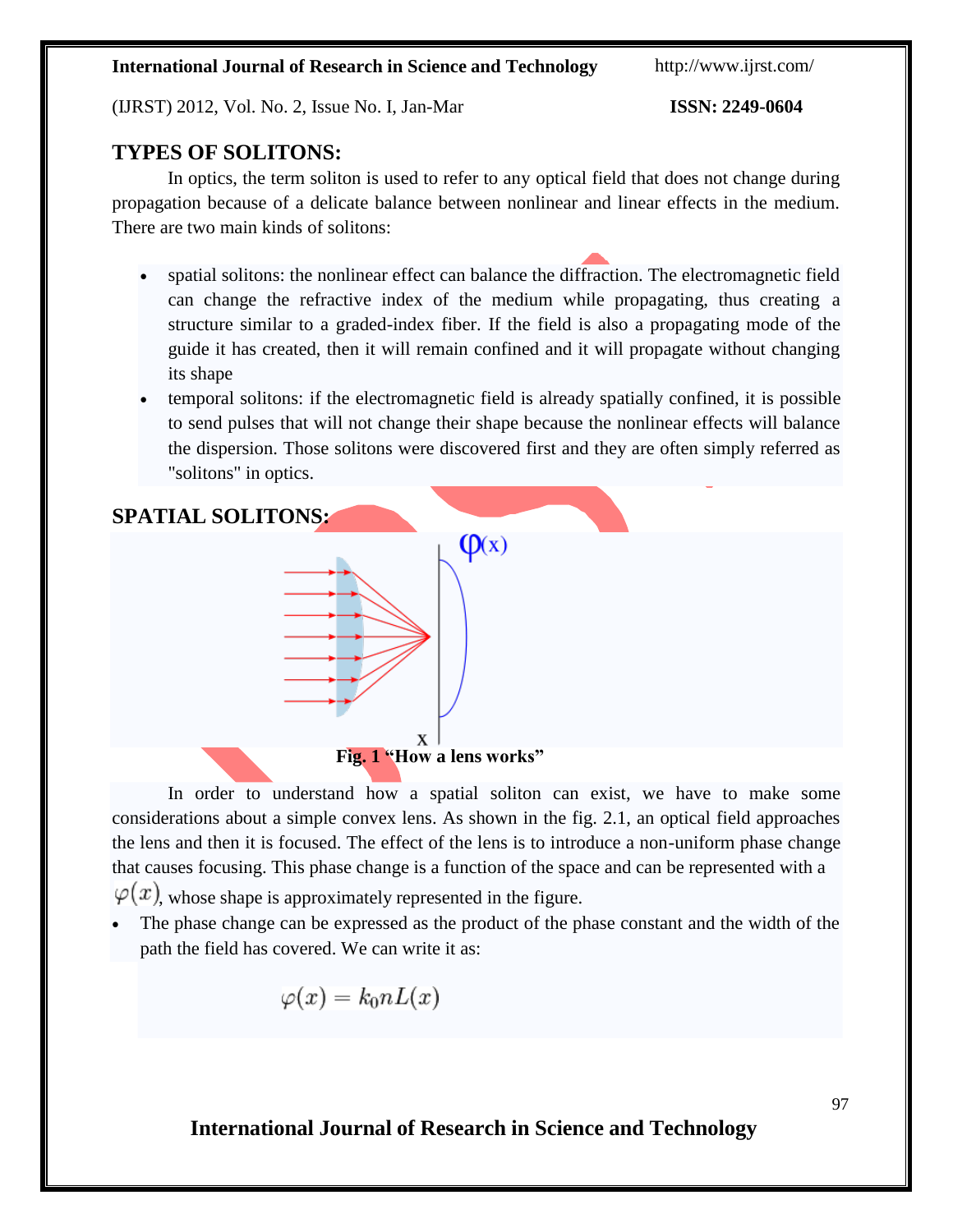(IJRST) 2012, Vol. No. 2, Issue No. I, Jan-Mar **ISSN: 2249-0604**

where  $L(x)$  is the width of the lens, changing in each point with a shape that is the same of  $\varphi(x)$ because  $k_0$  and *n* are constants. In other words, in order to get a focusing effect we just have to introduce a phase change of such a shape, but we are not obliged to change the width. If we leave the width *L* fixed in each point, but we change the value of the refractive index  $n(x)$  we will get exactly the same effect, but with a completely different approach.

That's the way graded-index fibers work: the change in the refractive index introduces a focusing effect that can balance the natural diffraction of the field. If the two effects balance each other perfectly, then we have a confined field propagating within the fiber.

Spatial solitons are based on the same principle: the Kerr effect introduces a Self-phase modulation that changes the refractive index according to the intensity:

$$
\varphi(x)=k_0n(x)L=k_0L[n+n_2I(x)]
$$

If  $I(x)$  has a shape similar to the one shown in the figure, then we have created the phase behavior we wanted and the field will show a self-focusing effect. In other words, the field creates a fiber-like guiding structure while propagating. If the field creates a fiber and it is the mode of such a fiber at the same time, it means that the focusing nonlinear and diffractive linear effects are perfectly balanced and the field will propagate forever without changing its shape (as long as the medium does not change and if we can neglect losses, obviously). In order to have a self-focusing effect, we must have a positive  $n<sub>2</sub>$ , otherwise we will get the opposite effect and we will not notice any nonlinear behavior.

## **RESULT AND DISCUSSION**

Recently, a variety of two- and three-dimensional (2D and 3D) solitons have been investigated in models based on the nonlinear Schrödinger (NLS) or Gross-Pitaevskii (GP) equations with a spatially periodic potential and cubic nonlinearity, see a review. The physical models of this type emerge in the context of Bose-Einstein condensation (BEC) [2, 3, 4, 5, 6, 7], where the periodic potential is created as an optical lattice (OL), i.e., interference pattern formed by coherent beams illuminating the condensate, and in nonlinear optics, where similar models apply to photonic crystals. A different but allied setting is provided by a cylindrical OL ("Bessel lattice"), which can also support stable 2D and 3D solitons. Additionally, models combining a periodic lattice potential and saturable nonlinearity give rise to 2D solitons, that were predicted in Ref. [11] and observed in several experiments. in photorefractive media, including fundamental solitons and vortices [13]. It is also relevant to mention that experimental observation of spatiotemporal self-focusing of light in silica waveguide arrays, in the region of anomalous group-velocity dispersion (GVD), was reported in Ref..

## **International Journal of Research in Science and Technology**

98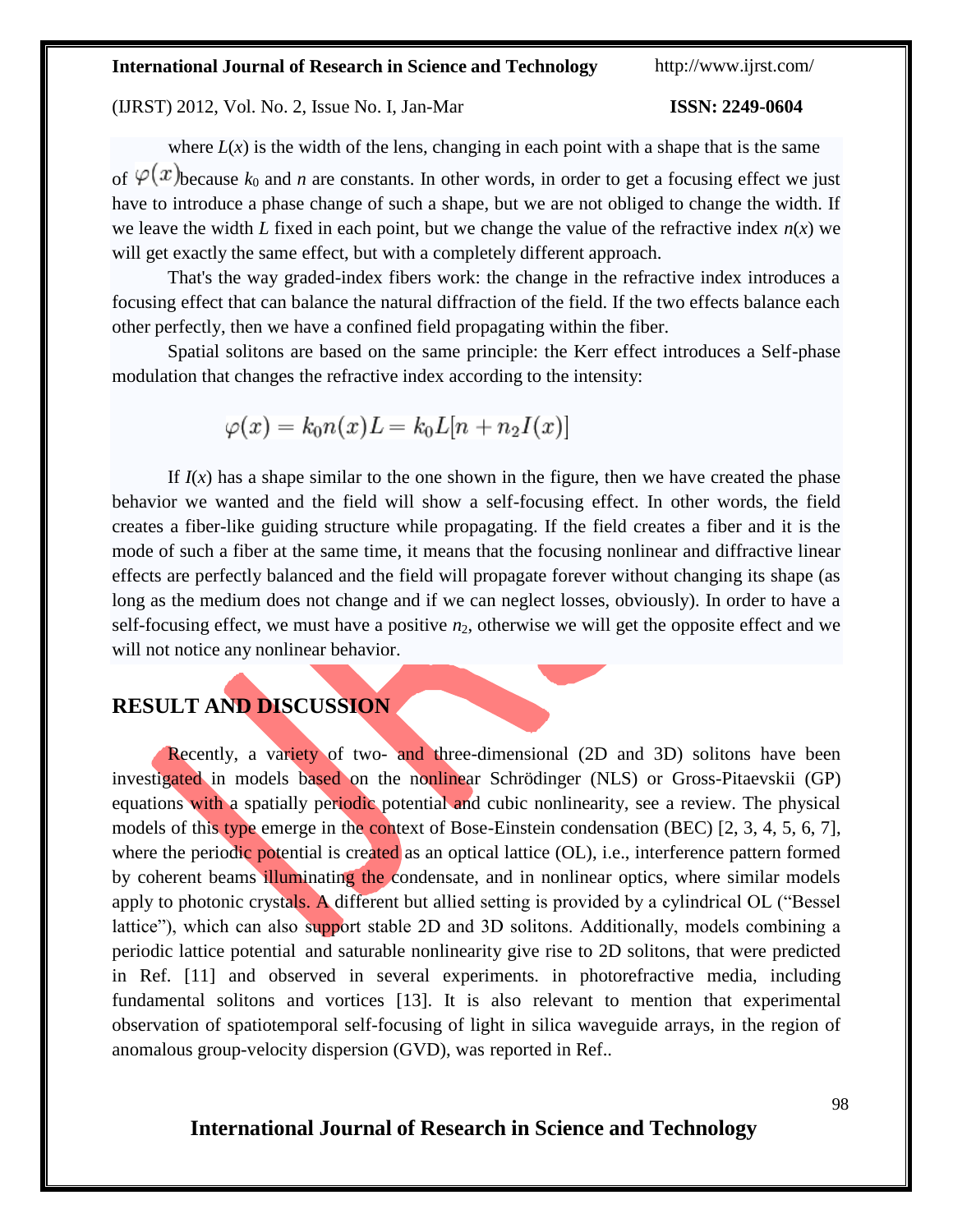### (IJRST) 2012, Vol. No. 2, Issue No. I, Jan-Mar **ISSN: 2249-0604**

## In models with the cubic nonlinearity, these solutions were investigated in a quasianalytical form, which combines the variational approximation (VA) to predict the shape of the solitons, and the Vakhitov-Kolokolov (VK) criterion to examine their stability. Final results were provided by numerical methods, relying upon direct simulations of the underlying NLS/GP equations. A conclusion obtained by means of these methods is that, unlike their 1D counterparts, multi-dimensional solitons in periodic potentials can exist only in a limited domain of the  $(N, \varepsilon)$  plane, where N and  $\varepsilon$  are the norm of the solution and strength of the OL potential, respectively. The most essential limitation on the existence domain of 2D solitons is that N cannot be too small (in a general form, a minimum value of the norm, as a necessary condition for the existence of 2D solitons supported by lattice potentials, was discussed in Ref.. Unlike it, e may be arbitrarily small, as even at  $\epsilon = 0$  the 2D NLS equation has a commonly known weakly unstable solution in the form of the Townes soliton, at a single value of the norm,  $N = N_T$  [18] ( $N_T \approx 11.7$  for the NLS equation in the usual 2D form,

$$
i u_t + \nabla^2 \underline{u} + |u|^2 u = 0
$$

Small finite ε gives rise to a narrow stability region,

$$
0 < N_{\text{T}} - N < (\Delta N)_{\text{max}} \sim \varepsilon \tag{1}
$$

for the 2D solitons. Crossing the lower border of the existence domain (1) leads to disintegration of the localized state into linear Bloch waves (radiation).

In the case of the attractive cubic nonlinearity (which corresponds to BEC where atomic collisions are characterized by a negative scattering length, while this is the case of the normal, self-focusing Kerr effect), 2D and 3D solitons can be stabilized not only by the potential lattice whose dimension is equal to that of the ambient space, but also by low-dimensional periodic potentials, whose dimension is smaller by one, i.e., 2D and 3D solitons can be stabilized by a quasi-1D or quasi-2D OL, respectively [in the former case, the qualitative estimate (1) for the width of the stability region at small e is correct tool; however, 3D solitons cannot be stabilized by a quasi-1D lattice potential [this is possible if the 1D potential is applied in combination with the Feshbach-resonance management, i.e., periodic reversal of the sign of the nonlinearity coefficient, or in combination with dispersion management, i.e., periodically alternating sign of the local GVD coefficient. Solitons can exist in such settings because the attractive nonlinearity provides for stable self-localization of the wave function in the free direction (one in which the 2 low-dimensional potential does not act), essentially the same way as in the 1D NLS equation, and, simultaneously, the lattice stabilizes the soliton in the other directions (in the 3D model with the quasi-1D OL potential, the self-localization in the transverse 2D subspace, where the potential does not act, is possible too, but the resulting soliton is unstable, the same way as the above-mentioned Townes soliton). An important aspect of settings based on the low-dimensional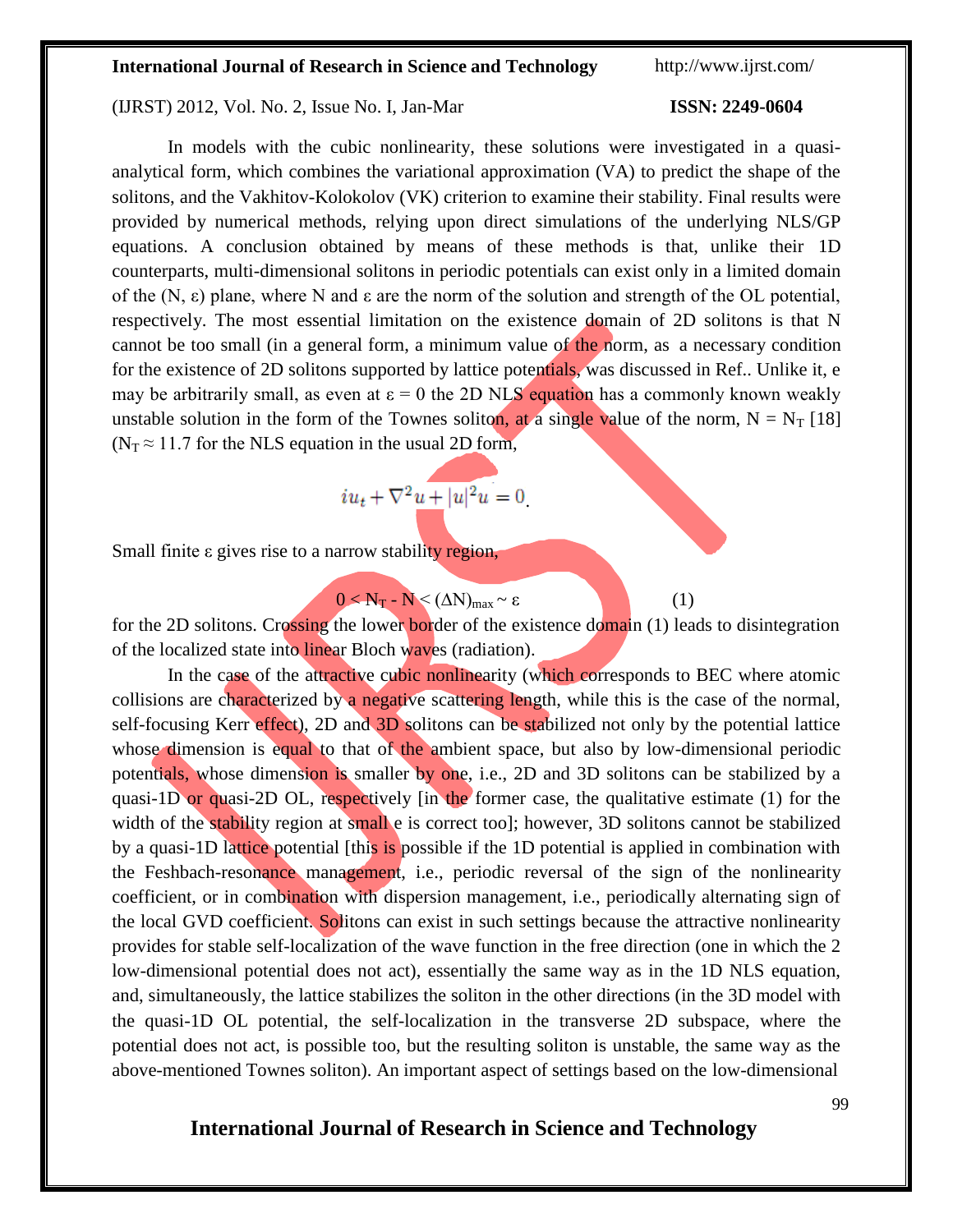### (IJRST) 2012, Vol. No. 2, Issue No. I, Jan-Mar **ISSN: 2249-0604**

OL potentials is mobility of the solitons along the free direction, which opens the way to study collisions between solitons and related dynamical effects.

In the case of defocusing nonlinearity, which corresponds to a positive scattering length in the BEC, or self-defocusing nonlinearity in optics (negative Kerr effect), the soliton cannot support itself in the free direction. Localization in that direction may be provided by an additional external confining potential; however, the resulting pulse is not a true multidimensional soliton, but rather a combination of a gap soliton (a weakly localized state created by the interplay of the repulsive nonlinearity and periodic potential,which was recently created experimentally in a 1D BEC in the direction(s) affected by the OL, and of a Thomas-Fermi state, directly confined by the external potential in the remaining direction.

Thus, no soliton can be supported by a low-dimensional lattice in the BEC model (GP equation) with self-repulsion (the latter corresponds to the most common situation in the experiment. On the other hand, a new possibility may be considered in terms of nonlinear optics. Indeed, one may combine three physically relevant ingredients, viz., (i) an effective periodic potential in the transverse direction(s), while the medium is uniform in the propagation direction, (ii) Self-defocusing nonlinearity, and (iii) normal GVD. The latter is readily available, as most optical materials feature normal GVD, in compliance with its name. As concerns the negative cubic nonlinearity, it is possible in semiconductor waveguides, or may be engineered artificially, through the cascading mechanism, in a quadratic ally nonlinear medium with a proper longitudinal quasi-phase-matching. Also quite encouraging for the study of multidimensional solitons proposed in this work are recent observations of 1D and 2D solitons in optically induced waveguide arrays (photonic lattices) with self-defocusing nonlinearity. The setting outlined above can be realized in both 2D and 3D geometry, where the necessary transverse modulation of the refractive index is provided, respectively, by the transverse structure in a planar photoniccrystal waveguide, or in a photonic-crystal fiber. To the best of our knowledge, in either case the model is a novel one. A soliton in this medium, if it exists, will be of a mixed type: in the transverse direction(s), it is, essentially, a 1D or 2D spatial gap soliton, supported by the combination of the effective periodic potential and self-defocusing nonlinearity, while in the longitudinal direction it is a temporal soliton of the ordinary type, which is easily sustained by the joint action of the self-defocusing nonlinearity and normal GVD. Thus, one may anticipate stable spatiotemporal solitons, alias "light bullets", in this model. Due to their mixed character, they may be called semi-gap solitons. The issue is of considerable interest in view of the lack of success in experiments aimed at the creation of "bullets" in more traditional nonlinear-optical settings. The only earlier proposed scheme for the stabilization of 2D spatiotemporal optical solitons in periodic structures, that we are aware of, assumed the use of a planar waveguide with constant self-focusing nonlinearity and longitudinal dispersion management.

On the other hand, it is necessary to stress that, rigorously speaking, completely localized solutions cannot exist in the present model: its linear spectrum cannot give rise to any true

## **International Journal of Research in Science and Technology**

100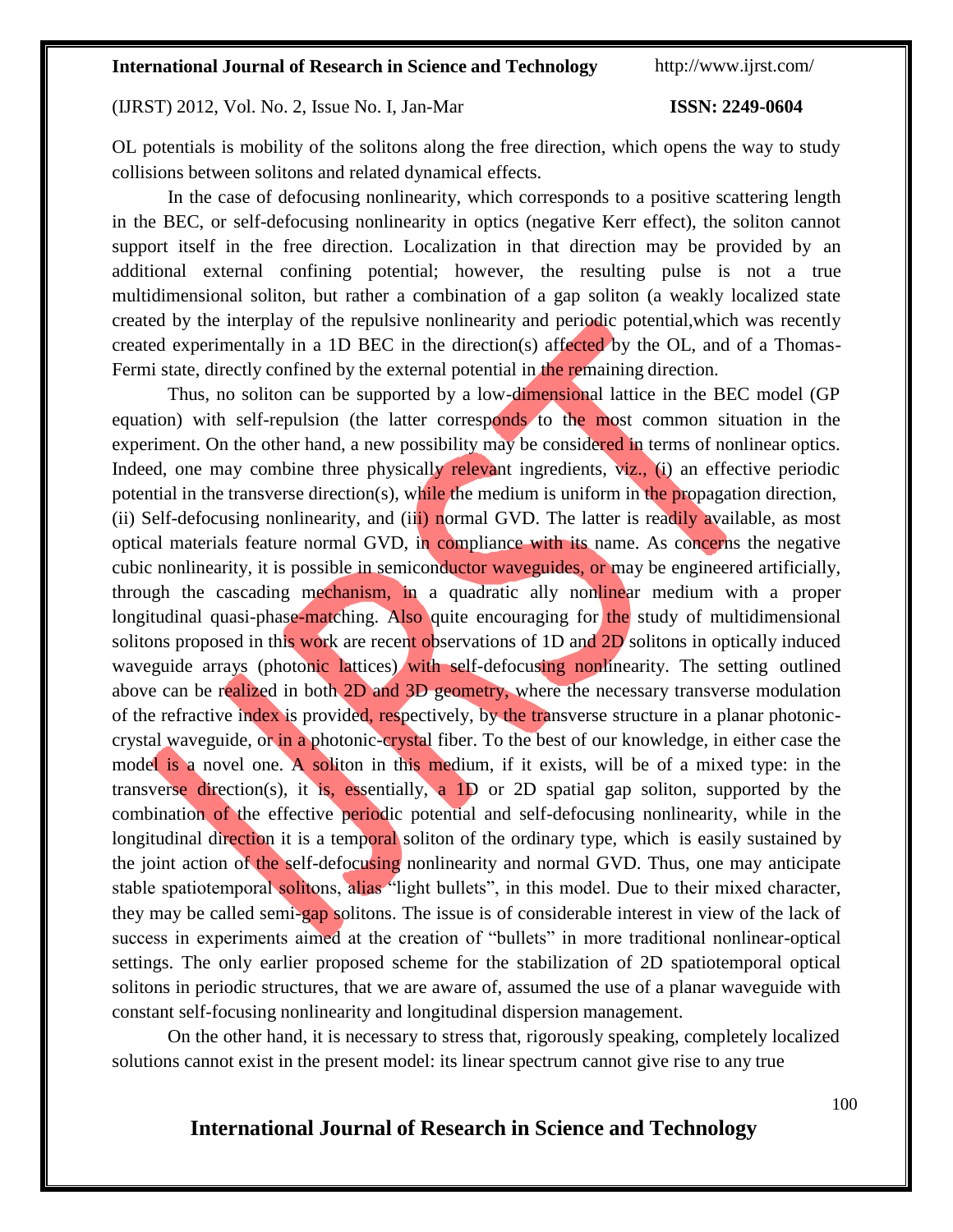### (IJRST) 2012, Vol. No. 2, Issue No. I, Jan-Mar **ISSN: 2249-0604**

bandgap, in which genuine solitons could be found (see below); instead, one may expect the existence of quasi-solitons, consisting of a well-localized "body" and small non-vanishing "tails" attached to it. Nevertheless, we will produce families of solutions which seem as stable perfectly localized objects. This is possible because the "tails" may readily turn out to be so tiny that they remain completely invisible in numerical results (possibly being smaller than the error of the numerical scheme), and, of course, they will be invisible in any real experiment. An explanation to this feature is provided by the fact that bandgaps, which "almost exist" in the system"s spectrum, do not exist in the strict sense because they are covered by linear modes with very large wave numbers., in this case the amplitude of the above-mentioned tails (which are composed of the linear modes with very large wave numbers) is exponentially small. In fact, families of stable "practically existing" solitons in a second-harmonic-generating system with opposite signs of the GVD at the fundamental-frequency and second harmonics, where solitons cannot exist in the rigorous mathematical sense, were explicitly found in that system, in both multi-and one- dimensional settings. Implicitly (without discussion of this issue), "practically existing" solitons (although, in this case, they were unstable against small perturbations) were also found in a recent work , which was dealing with a 2D model of a planar nonlinear waveguide with the cubic nonlinearity, that features a Bragg grating in the longitudinal direction, and is uniform along the transverse coordinate. In the latter model, true solitons cannot exist, as the spectrum of the system does not support a full bandgap.

## **CONCLUSION**

In this work, we have proposed a new type of the multidimensional model in nonlinear optics. It combines self-defocusing nonlinearity and normal group-velocity dispersion with periodic modulation of the local refractive index in the one or two transverse directions (in the 2D and 3D models, respectively). Strictly speaking, multidimensional (spatiotemporal) solitons cannot exist in media of this type, as the system"s spectrum contains no true bandgap. Nevertheless, solitons which seem as completely localized ones are predicted by the variational approximation, and found in direct simulations. These solitons are solutions of a mixed type, as in the free (longitudinal, alias temporal) direction they are regular solitons, while in the transverse direction(s) they are objects of the gap-soliton type (hence the solution as a whole was called a semi-gap soliton).

## **REFERENCES**

- 1. H. Takeda and K. Yashino, properties of Abrikosov lattices as photonic crystals, Phys. Rev. B, 70, 085109-5, 2004.
- 2. L. Feng, X. P. Liu, J, Ren, Y. F. Tang, Y. B, Chen and Y. F. Chen, Tunable negative refraction in two dimensional photonic crystal with superconducting constituents, J. Appl. Phys., 97, 073104-5, march, 2005.
- 3. M. Ricci et al., Superconducting, metamaterials, Appl. Phys. Lett., 87, 034102-3, July, 2005. <sub>21</sub>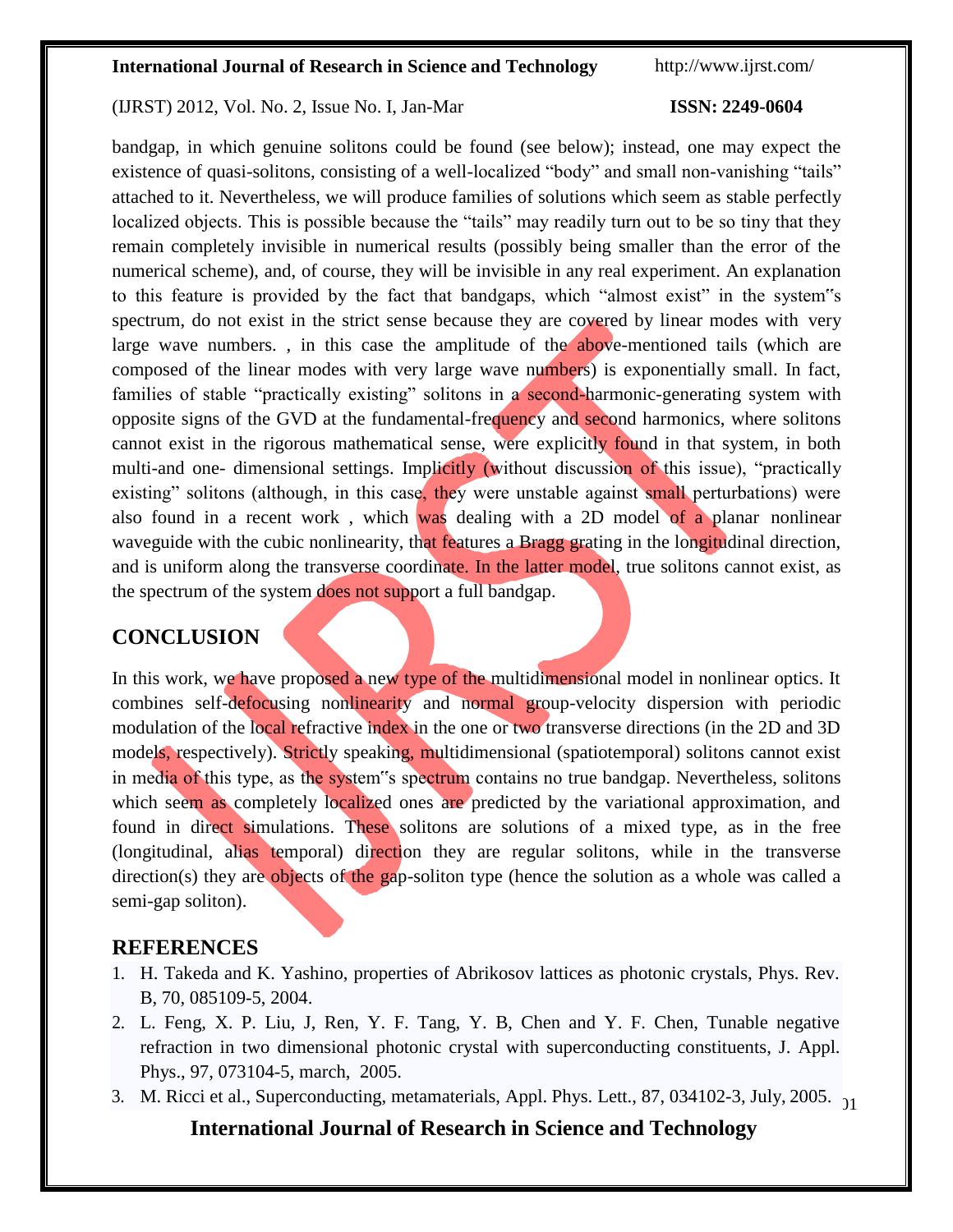(IJRST) 2012, Vol. No. 2, Issue No. I, Jan-Mar **ISSN: 2249-0604**

- 4. P. Yeh, "Optical waves in layered media", John Willey and Sons, New York, Chapter 6, 1988.
- 5. A, Peminov et al., Negative refraction in ferromagnet superconductor super lattices, Phys. Rev. Lett., 95, 247009-4, Dec., 2005; A. Peminov and A. Loidl, Optical conductivity of  $YBa<sub>2</sub>Cu<sub>3</sub>O<sub>7</sub>$  thin film, Phys. Rev. B, 59, 4390-4393, Oct., 1998.
- 6. P. G. de Gennes and J. Prost, "The Physics of Liquid Crystals." (Clarendon Press, Oxford, England, 1993).
- 7. S. Chandrasekhar, liquid Crystals (Cambridge University Press, Cambridge, England, 1992).
- 8. L. M. Blinov and V. G. Chigrinov, "Electro-Optic *Effects* in Liquid crystal materials (Springer, New York, 1994).
- 9. K. Busch and S.John, Phys. Rev. Lett, 83, p. 967, 1999.
- 10. L. Yoshini and V Shimoda et al., Appl. *Phys.* Lett. 75, p. 932, 1999.
- 11. S. W. Leonard and J. P. Mondia et al., Phys. Rev. B, 61, p. 2389, 2000.
- 12. L. P. Zhao, X. Zhai, B. Wu, T. Su, W. Xue, and C. H. Liang. "Novel design of dual- mode band pass filter using rectangle structure", Progress in Electromagnetic Research B, Vol. 3, 131 -141, 2008.
- 13. J. K. Ranka *et al.*, Visible continuum generation in air silica microstructure optical fibers with anomalous dispersion at 800 nm, Opt. Lett. 25 (1), 25 (2000).
- 14. J. M. Dudley et al., Supercontinuum generation in photonic crystal fiber, Rev. Mod. Phys. 78, 1135 (2006).
- 15. F. Benabid et al., Stimulated Raman scattering in hydrogen-filled hollow-core photonic crystal fiber, Science 298, 399 (2002).
- 16. J. G. Rarity et al., Photonic crystal fiber source of correlated photon pairs, Opt. Express 13 (2), 534 (2005).
- 17. S.K.Singh et.al, Si/SiO2 one dimensional omnidirectional photonics crystals, Proc Intl Conf Opt & Opto IRDE Dehradun, 2005, pp -PBS-6.
- 18. M. Deopura, C. K. Ullal, B. Temelkuran,and Y.Fink, Dielectric omnidirectional visible refl*e*ctor, Opt.Lett.26, 1197-1199 2001.
- 19. J.N. Winn et. al, Omnidirectional reflection from a one directional photonic crystal , Opt.Lett. 23, 1573-1575 1998.
- 20. Chigrin et.al, Observation of total omnidirectional reflection from a one dimensional dielectric lattice, Appl.Phys.A 68, 25-28 1999.
- 21. X. Wang et.al ,Enlargement of omnidirectional photonic crystals by using photonic heterostructures, Appl. Phys. Lett. 80, 4291-4293 2002.
- 22. E. Xifre-Perez et.al ,Porous silicon mirrors with enlarged omnidirectional band gap.P, J.Appl hys.97, 064503-1-064503-5 2005.
- 23. Z. Wang & S. Fan, Magneto-optical defects in 2-D photonic crystals Appl. phys. B, Photophys. Laser chem., vol 81, no 2/3, pp 369-375, 2005.

## **International Journal of Research in Science and Technology**

102